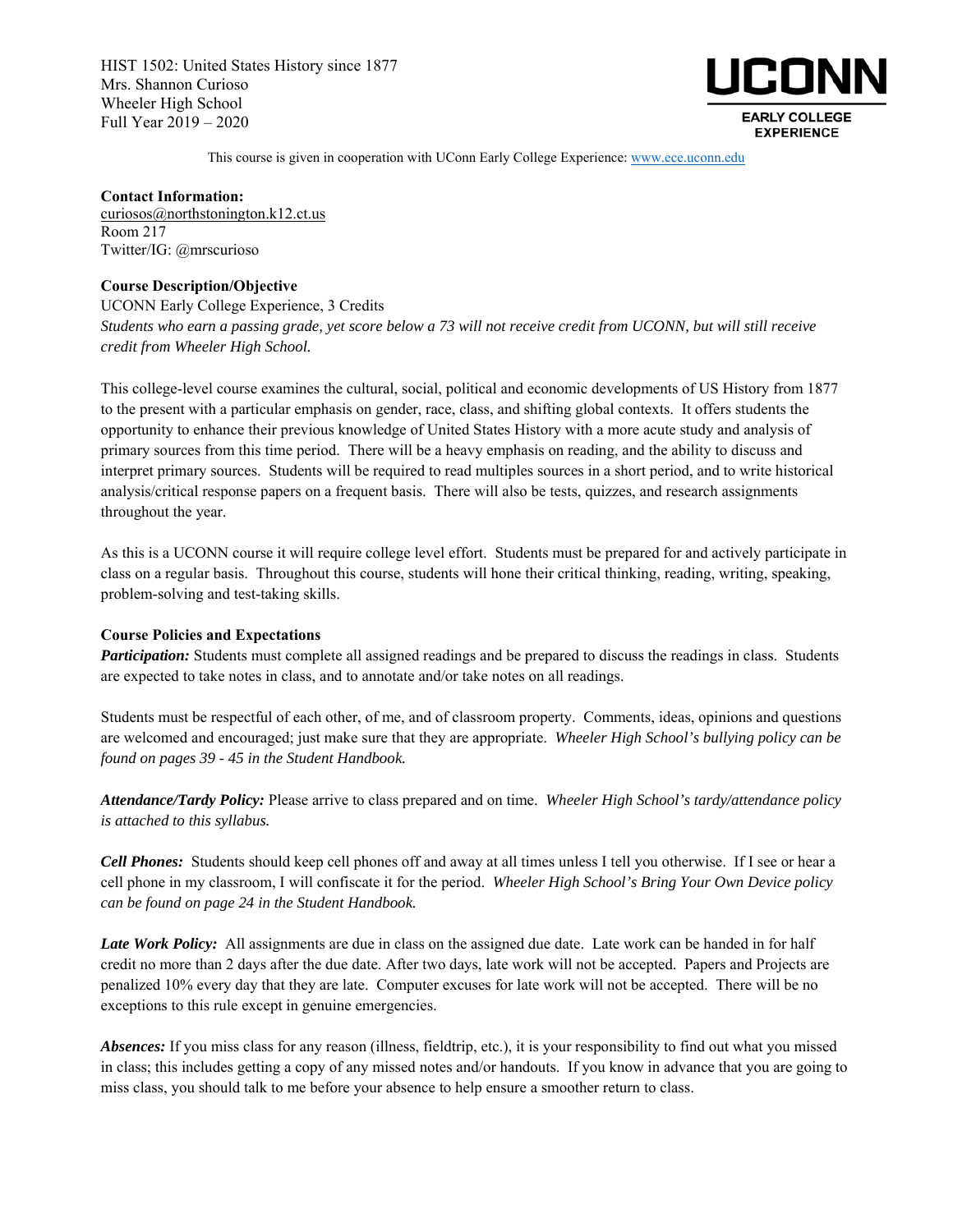Missed work due to an absence must be completed within a responsible amount of time upon your return to school. It is your responsibility to schedule make-up work. If missed work is not completed within a responsible amount of time, you will receive a zero for the assignment. Make up assessments such as tests and quizzes may be in a different format from the original assessment to protect the integrity of the assessment. When you schedule to make up the assignment, I will alert you to any changes in format. Additionally, because some class assignments are impossible to replicate, they will be altered so that you can receive a grade for the assignment

*Academic Integrity:* All work must be original. Cheating or plagiarism will result in an immediate zero for that particular work. *Wheeler High School's Academic Integrity policy is attached to this syllabus.* 

*Extra Help:* Students who need additional help may set up a meeting during school hours, before or after school.

# **Course Grading:**

*Point values are per assignment.* 

- Homework/Classwork:  $10 20$  points
- Analysis Papers/Quizzes: 50 points
- Papers/Projects/Tests: 100 points

*You may notice that your high school grade and UConn grade differ. It is possible that two different grades can be awarded for the same course. Your high school grade is determined by your high school. Your UConn grade is determined by the grading rubric set by the University department.* 

Official due dates will be identified on assignments as they are given. Grades will be updated weekly on PowerSchool. I do not offer "extra credit" assignments.

*Wheeler High School Academic Expectations met and evaluated by this course*: *Analysis, Collaboration, Communication, Literacy* 

# **Course Texts/Readings**

Faragher, John Mack. *Out of Many: A History of the American People*. 4th ed. Upper Saddle River, NJ: Prentice Hall, 2005.

# *Selected Readings from:*

Johnson, Michael P. *Reading the American Past: Selected Historical Documents*. 5<sup>th</sup> ed. Vol. 2. Boston: Bedford/St. Martin's, 2012.

Kennedy, David M., ed. *The American Spirit.* 11<sup>th</sup> ed. Vol. 2. Boston: Houghton Mifflin, 2006. Documents in United States History. CD-ROM. Upper Saddle River, NJ: Prentice Hall, 2005.

# **Recommended Websites:**

100 Milestone Documents - http://www.ourdocuments.gov/ Annenberg Learner - https://www.learner.org/

Gilder Lehrman Institute of America - https://www.gilderlehrman.org/

Library of Congress - http://memory.loc.gov/

National Archives - http://www.archives.gov/

University of Houston, Digital History - http://www.digitalhistory.uh.edu/

*\*The textbook,* Out of Many, *will be used for class discussions and varied assessments within each unit. Primary source*  readings will be used for close-reading assignments, class discussions, as well as historical analysis and critical *response papers.* 

*Semester 1*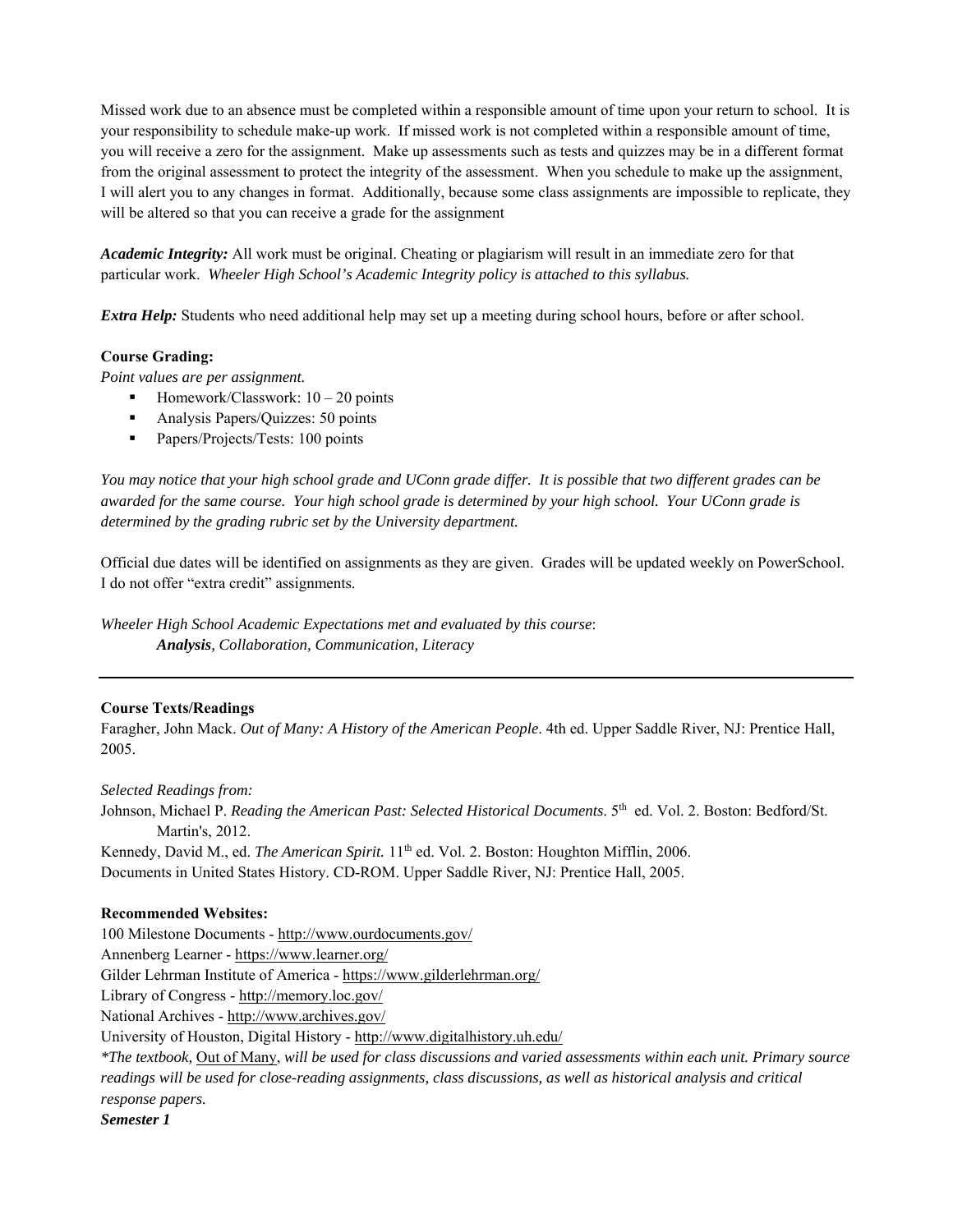## **Introduction to United States History since 1877**

August 28 & 30

Reading: *Reading the American Past:* Introduction for Students

## **Summer Work presentations:** September 3

# **Unit 1 – The West at the End of the 19th Century, 1860 – 1900**

September 4 & 6, 9 – 11, 13, 16 – 18

*Transformation of Indian Societies* 

Readings: *Out of Many*, Chapter 18

Documents in United States History:

17-6: Congressional report on Indian Affairs (1887)

17-7: Tragedy at Wounded Knee (1890)

 *Reading the American Past:* 

17-4: In-mut-too-yah-lat-lat Describes White Encroachment (1892)

*The American Spirit:* 

26- A6: Carl Schurz Proposes to "Civilize" the Indians (1881)

*Development of Western Land* 

Readings: *Out of Many*, Chapter 18

Documents in United States History:

17-2: Lydia Allen Rudd, Diary of Westward Travel (1852)

*Reading the American Past:* 

17-2: Mattie Oblinger Describes Life on a Nebraska Homestead (1873)

# **Unit 2 – Industrialization in America/The Gilded Age, 1865 – 1900**

September 20, 23 – 25, 27, 30, October 1, 2

*Rise of Industry* 

# Readings: *Out of Many*, Chapter 19

*Reading the American Past:* 

18-2: William Graham Sumner on Social Obligations (1883)

18-4: Andrew Carnegie Explains the Gospel of Wealth (1889)

19-1: A Textile Worker Explains the Labor Market (1885)

20-4: Conflicting Views about Labor Unions (1900)

*The Growth of Cities and American Culture* 

Readings: *Out of Many*, Chapter 19

Documents in United States History:

19-4: How the Other Half Lives (1890)

*Reading the American Past:* 

19-2: Domestic Servants on Household Work (1880s)

# **Unit 3 – Imperialism and the Spanish-American War, 1870 – 1900**

October 4, 7 – 9, 11, 15, 16, 18

# *Spanish-American War*

Readings: *Out of Many*, Chapter 20 *The American Spirit:*  27-A1: Joseph Pulitzer Demands Intervention (1897)

27-A2: William Randolph Hearst Stages a Rescue (1897)

*Imperialism and the United States*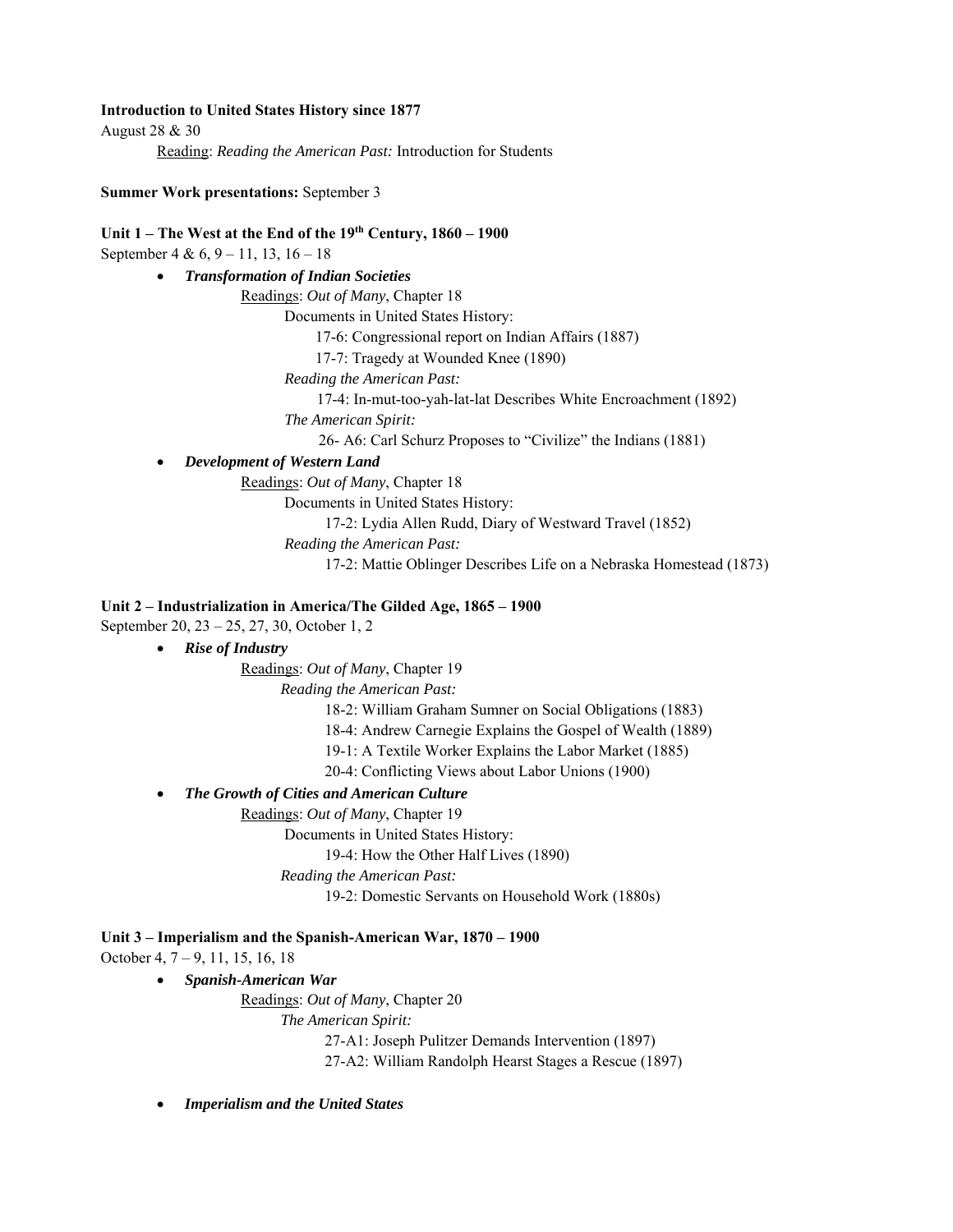Readings: *Out of Many*, Chapter 20 *The American Spirit:*  27-B1: President McKinley Submits a War Message (1898) 27-B2: Professor Charles Eliot Norton's Patriotic Protest (1898) Documents in United States History: 20-5: William McKinley, "Decision on the Philippines" (1900)  *Reading the American Past:*  20-5: Emilio Aguinaldo Criticizes American Imperialism in the Philippines (1899) **Unit 4 – Urban America and the Progressive Era, 1890 – 1917**  October 21, 22, 23, 25, 28 – 30, November 1, 6 & 8 *Progressivism*  Readings: *Out of Many*, Chapter 21 Documents in United States History: 19-9: Lincoln Steffens, from *The Shame of the Cities* (1904) 19-11: John Spargo, From *The Bitter Cry of Children* (1906)  *Reading the American Past:*  19-5: George Washington Plunkitt Explains Politics (1905) 21-1: Jane Addams on Settlement Houses (1892) *Women's Movement and Black Awakening*  Readings: *Out of Many*, Chapter 21 Documents in United States History: 21-9: Helen M. Todd, "Getting Out the Vote" (1911)  *Reading the American Past:*  21-5: Booker T. Washington on Racial Accommodation (1895) 21-6: W.E.B. DuBois on Racial Equality (1903) *The American Spirit:*  28-E1: Senator Robert Owen Supports Women (1910) 28-E2: A Woman Assails Woman Suffrage (1910) **Unit 5 – World War I, 1914 – 1920**  November 12, 13, 15, 18 – 20, 22 *The Great War*  Readings: *Out of Many*, Chapter 22 Documents in United States History: 22-3: Letters from the Great Migration (1917) 22-4: American Troops in the Trenches (1918)  *Reading the American Past:*  22-1: The *North American Review* Considers War a Blessing, Not a Curse (1917) 22-2: Eugene V. Debs Attacks Capitalist Warmongers (1918)

- 22-3: A Doughboy's Letter from the Front (1918)
- *An Uneasy Peace*

Readings: *Out of Many*, Chapter 22

Documents in United States History:

22-8: Woodrow Wilson, The Fourteen Points (1918)

 *The American Spirit:* 

30-E1: The Text of Article X (1919)

30-E2: Wilson Testifies for Article X (1919)

30-E3: The Lodge-Hitchcock Reservations (1919)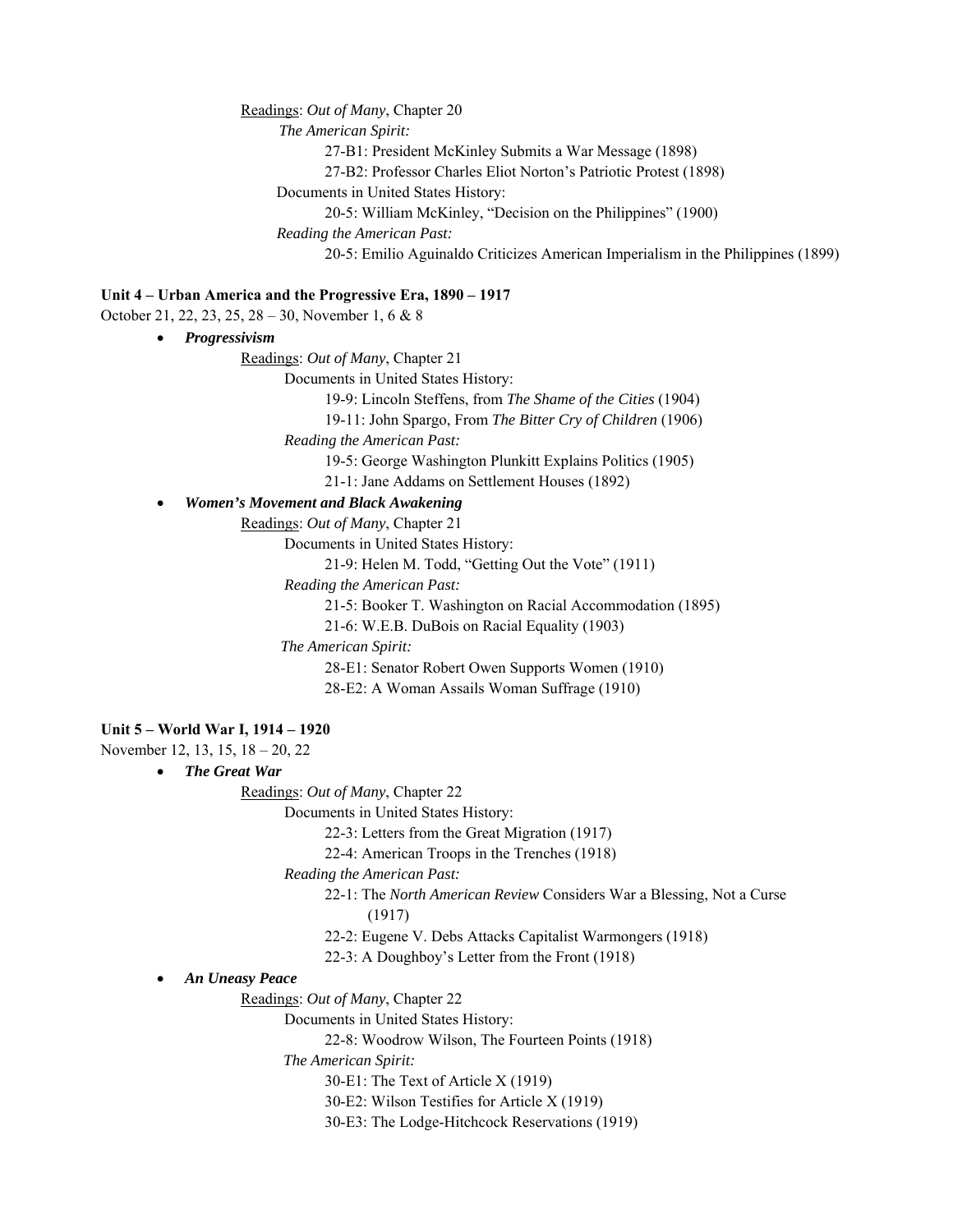## **Unit 6 – The Twenties, 1920 – 1929**

December  $2 - 4$ , 6, 9 – 11, 13

*American Life in the Roaring Twenties* 

Readings: *Out of Many*, Chapter 23

Documents in United States History:

23-4: Advertisements (1925, 1927)

 *Reading the American Past:* 

22-4: Attorney General A. Mitchell Palmer Defends American from Communists (1920)

22-5: An African American Responds to the Chicago Race Riot (1919)

23-3: The Ku Klan Klan Defends Americanism (1926)

 *The American Spirit:* 

31-D2: The Lynds Discover Changes in the Middle-American Home (1929)

*Foreign Policy* 

Readings: *Out of Many*, Chapter 23

 *The American Spirit:* 

32-A2: William Randolph Hearst Blasts Disarmament at Washington (1922) 32-A3: Japan Resents the Washington Setback (1922)

## **Unit 7 – The Great Depression and the New Deal, 1929 – 1940**

December 16 – 18, 20, January 3, 6 – 8, 10

*The Depression Descends* 

Readings: *Out of Many*, Chapter 24

Documents in United States History:

24-2: FDR's First Inauguration Speech (1932)

 *The American Spirit:* 

32-B1: The Plague of Plenty (1932)

32-D1: Hoover Defends His Record (1932)

32-D2: Roosevelt Indicts Hoover (1932)

*The New Deal and Depression-Era Culture* 

Readings: *Out of Many*, Chapter 24

 *Reading the American Past:* 

24-2: Working People's Letters to New Dealers (1935 **–** 39)

24-3: Huey Long Proposes Redistribution of Wealth (1935)

24-5: Conservatives Criticize the New Deal (1936/37)

**Research Presentations:** January 13 – 17 **Midterm Exam review**: January 13 – 17 **Midterm Exam:** January 22, 2020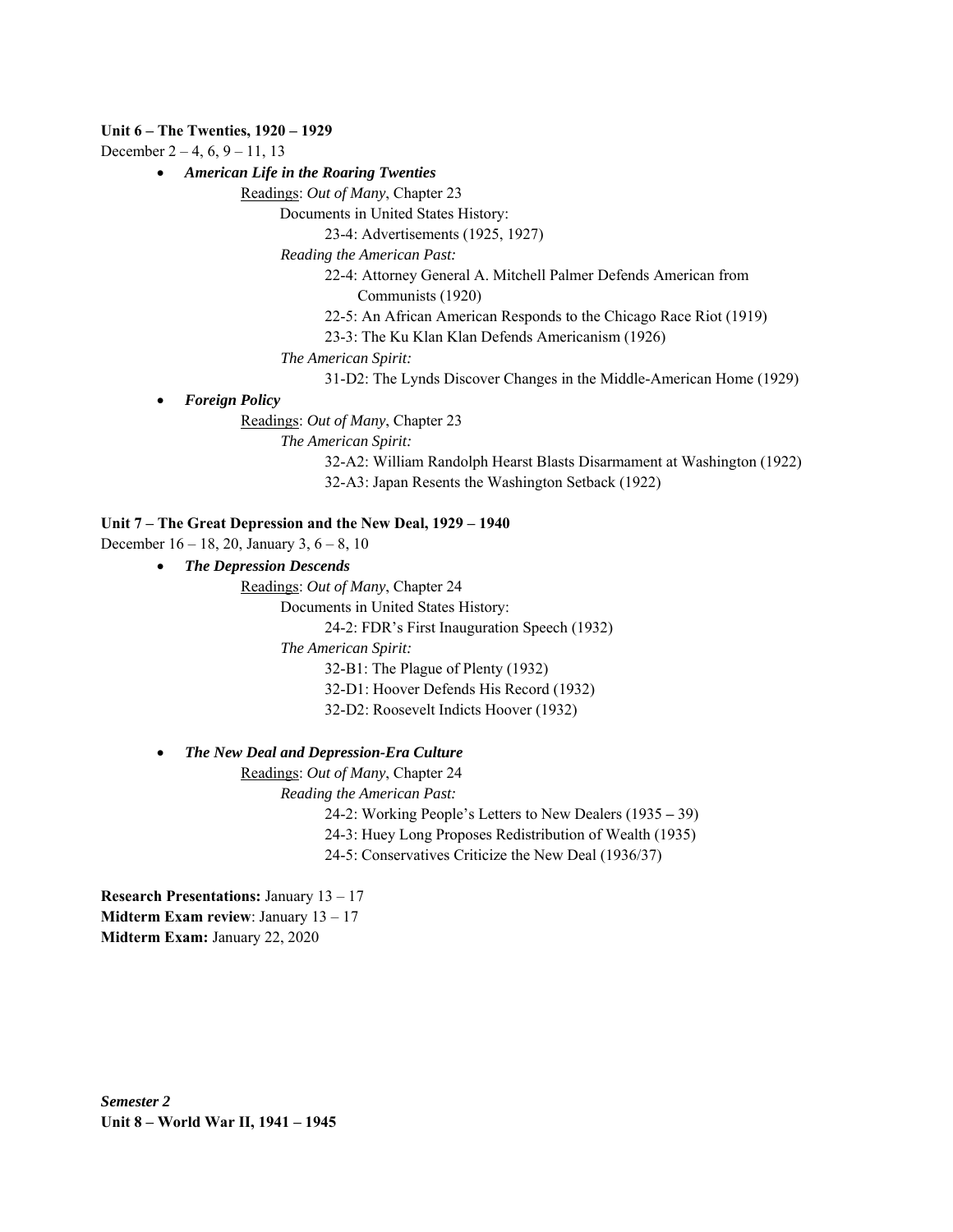## January  $27 - 29$ , 31, February  $3 - 5$ , 7

*From Neutrality to War* 

Readings: *Out of Many*, Chapter 25

Documents in United States History:

25-4: Franklin Delano Roosevelt, Annual Message to Congress (1941)

 *Reading the American Past:* 

25-3: The Holocaust: A Journalist Report on Nazi Massacres of Jews (1942)

25-4: Soldiers Send Messages Home (1942 **–** 45)

## *The Home Front*

Readings: *Out of Many*, Chapter 25

Documents in United States History:

25-5: A. Philip Randolph, "Why Should We March?" (1942)

 *Reading the American Past:* 

25-2: A Japanese American War Hero Recalls Pearl Harbor (1999)

25-5: Rosies the Riveter Recall Working in War Industries (2004)

 *The American Spirit:* 

35-4A: A Woman Remembers the War (1984)

### **Unit 9 – The Cold War, 1945 – 1952**

February 11, 12, 14, 19, 21, 24 – 26, 28

*Global Insecurities and Containment* 

Readings: *Out of Many*, Chapter 26

Documents in United States History:

26-5: Harry S. Truman, The Truman Doctrine (1947)

 *Reading the American Past:* 

26-2: George F. Kennan Outlines Containment (1946)

26-3: Cold War Blueprint (1950)

26-4: Senator Joseph McCarthy Hunts Communists (1950)

# *The Korean War*

Readings: *Out of Many*, Chapter 26

 *Reading the American Past:* 

26-5: A Veteran Recalls Combat in the Korean War (2003)

 *The American Spirit:* 

36-F1: Senator Tom Connally Writes Off Korea (1950)

36-F2: Truman Accepts the Korean Challenge (1950)

# **Unit 10 – American Society at Midcentury, 1952 – 1963**

February 28, March  $2 - 4$ , 6,  $9 - 11$ , 16

*American Culture* 

Readings: *Out of Many*, Chapter 27

 *Reading the American Past:* 

27-2: Vance Packard Analyzes the Age of Affluence (1959)

27-4: Civil Defense in the Nuclear Shadow (1960)

27-5: President Dwight D. Eisenhower Warns about the Military-Industrial

Complex (1961)

## *Changes in Washington/The New Frontier*

Readings: *Out of Many*, Chapter 27

Documents in United States History:

29-1: John F. Kennedy, Inaugural Address (1961)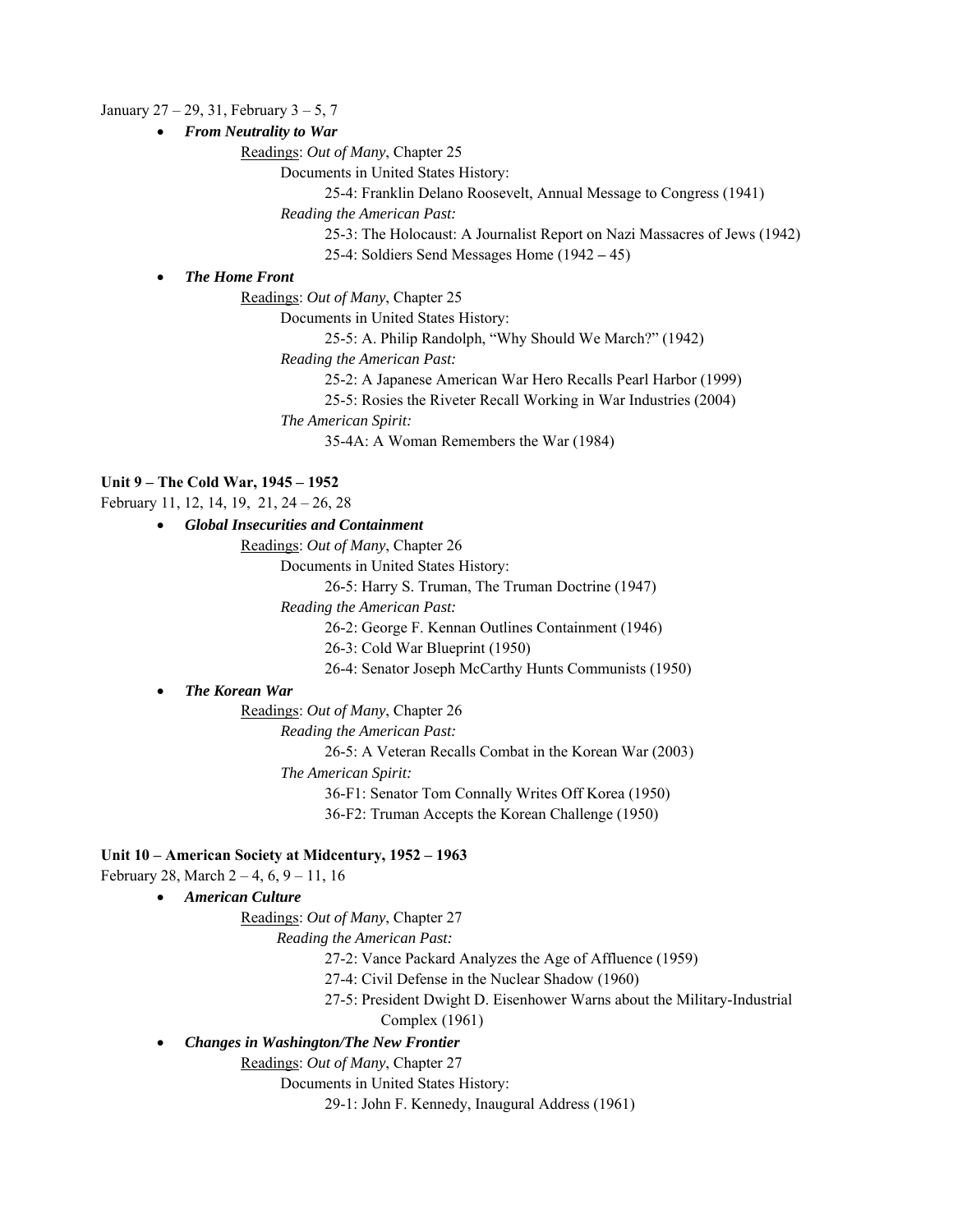*Reading the American Past:* 

27-5: President Dwight D. Eisenhower Warns about the Military-Industrial Complex (1961)

# **Unit 11 – The Civil Rights Movement, 1945 – 1967**

March 17, 18, 20, 23 – 25, 27

# *The Early Movement*

Readings: *Out of Many*, Chapter 28

Documents in United States History:

27-2: Brown v. Board of Education (1954)

- 28-5: John Lewis, Address at the March on Washington (1963)
- 28-6: The Civil Rights Act of 1964
- *Reading the American Past:* 
	- 27-3: George E. McMillian Reports on Racial Conditions in the South in 1960 (1960)
	- 28-3: George C. Wallace Denounces the Civil Rights Movement (1964)

*The Later Years* 

Readings: *Out of Many*, Chapter 28

Documents in United States History:

- 28-9: Stokely Carmichael and Charles Hamilton, from *Black Power (1967)*
- 28-10: Donald Wheeldin, "The Situation in Watts Today" (1967)

 *Reading the American Past:* 

28-4: Black Power (1967)

## **Unit 12 – War at Home, War Abroad, 1963 – 1974**

April 1, 3,  $6 - 8$ ,  $20 - 22$ 

## *The War Abroad*

Readings: *Out of Many*, Chapter 29

Documents in United States History:

28-7: The Gulf of Tonkin Incident (1964)

28-11: Vietnamization (1969)

#### *Reading the American Past:*

29-1: President Kennedy Explains Why We Are in Vietnam (1963)

29-2: A Secret Government Assessment of the Vietnam War (1966)

29-4: An American Soldier in the Vietnam War (1980)

#### *The War at Home*

Readings: *Out of Many*, Chapter 29

Documents in United States History:

29-2: The Feminist Mystique (1963)

29-3: Lyndon Johnson, The War on Poverty (1964)

*Reading the American Past:*

28-5: Equal Rights for Women

## **Unit 13 – The Conservative Ascendancy, 1974 – 1987**

April  $27 - 29$ , May  $1, 4 - 6, 8$ 

*Adjusting to a New World* 

Readings: *Out of Many*, Chapter 30

Documents in United States History:

30-1: House Judiciary Committee, Conclusion on Impeachment Resolution (1974)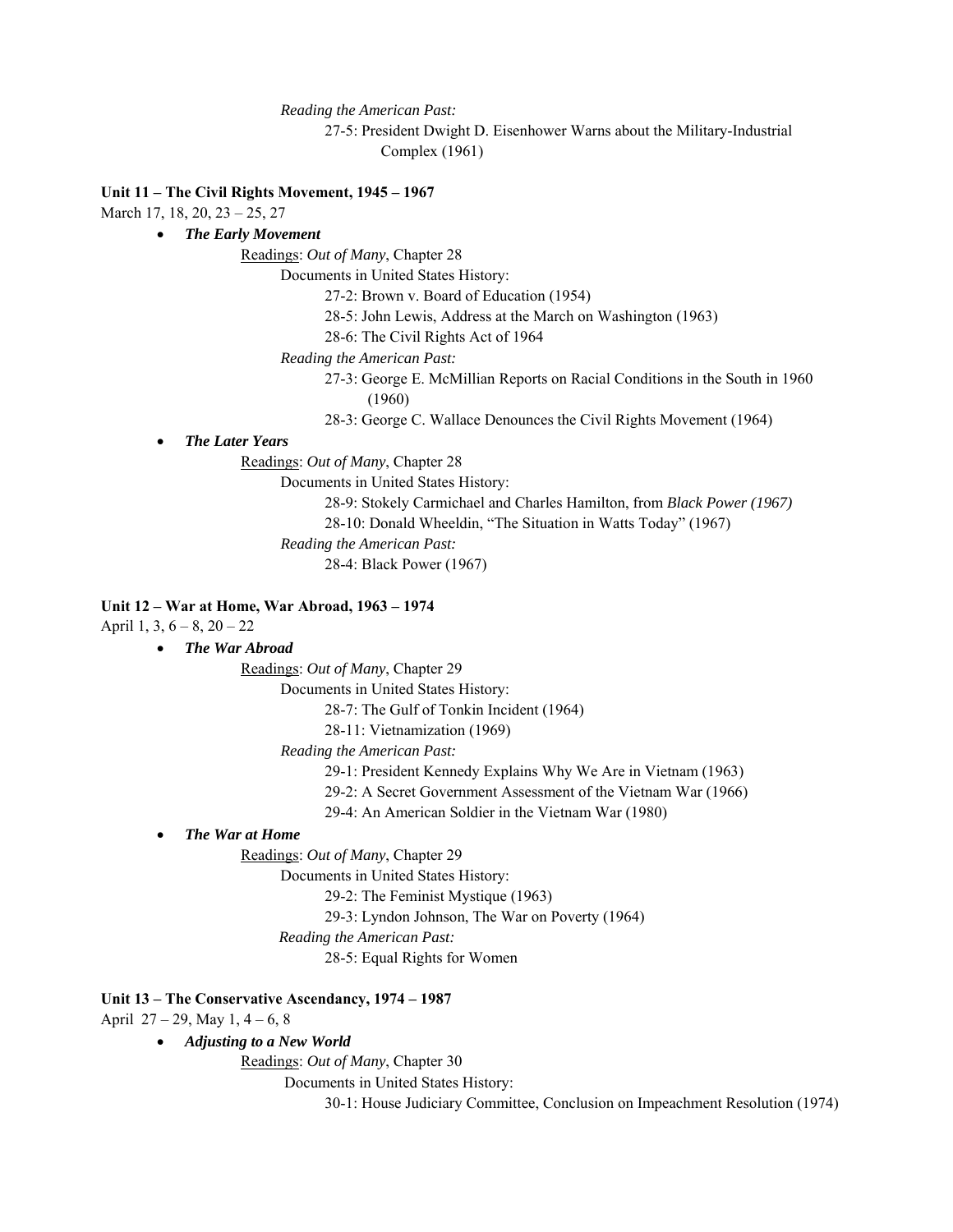29-9: Jimmy Carter, The "Malaise" Speech (1979)

 *The American Spirit:* 

39-D3: Nixon Incriminates Himself (1972)

39-D5: Nixon Accepts a Presidential Pardon (1973)

# *Reagan Revolution*

Readings: *Out of Many*, Chapter 30

Documents in United States History:

30-2: Ronald Reagan, First Inaugural Address (1981)

 *Reading the American Past:* 

30-4: President Ronald Reagan Defends American Morality (1983)

 *The American Spirit:* 

40-B3: An Editor Analyzes the Iran-Contra Affair (1987)

# **Unit 14 – Towards a Transnational America, since 1988**

May 11 – 13, 15, 18 – 20, 27, 29, June 1, 2

# *A New World Order and Age of Anxiety*

Readings: *Out of Many*, Chapter 31

Documents in United States History:

30-9: George Bush, Address to the Nation Announcing Allied Military Action in the Persian Gulf (1991)

 *The American Spirit:* 

41-A2: Searching for a Post-Cold War Foreign Policy (1994)

41-E1: Stephen J. Solarz Makes the Case for War Against Iraq (1991)

41-E2: The Gulf War as Happy Ending or Ominous Beginning (1991)

# *The New Millennium*

Readings: *Out of Many*, Chapter 31

*Reading the American Past:* 

31-1: National Security of the United States Requires Preemptive War (2002)

31-5: President Barack Obama Declares a New Beginning in US Relations with the Muslim World (2009)

 *The American Spirit:* 

41-D3: The Austin, Texas, City Council Protests the USA PATRIOT Act (2003) 41-D4: Representative Lamar Smith Defends the USA PATRIOT Act (2004)

**Research Presentations:** June 3, 5, 8, 9 **Final Exam review**: June 3, 5, 8, 9 **Final Exam –** June 11, 2020

The Student Code and other university policies may be found here, http://provost.uconn.edu/syllabi-references/

*Disclaimer: I reserve the right to change this syllabus at any time.* 

*Teacher Availability for Extra Help (Day and Time): Homework will be posted to Twitter and Instagram – @MrsCurioso Important Class codes: REMIND: text @\_\_\_\_\_\_\_\_\_\_\_\_\_\_\_\_ to 81010 Khan Academy: \_\_\_\_\_\_\_\_\_\_\_\_\_\_\_\_\_\_\_\_\_ -- Login with your own UN/PW* 

*Wheeler High School policies*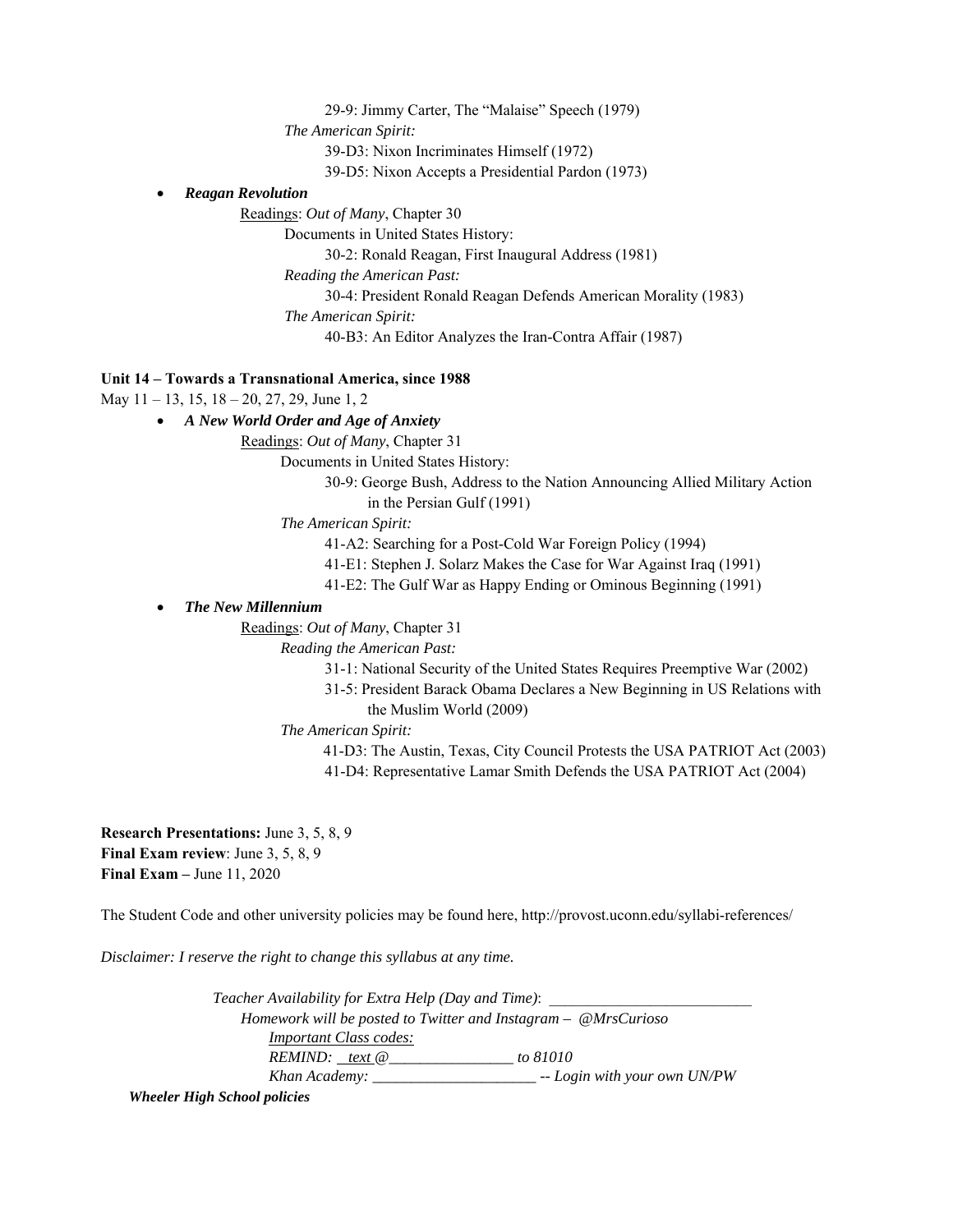# *I. Attendance Policy (BOE Policy #5113) – as stated in handbook*:

The North Stonington Public Schools believes that regular school attendance is essential for an effective and productive learning experience. The sequential presentation of school learning requires a continuity of instruction. The maximum benefits for each individual child can be achieved only from participation and interaction in daily activity. In addition to instruction, other learning processes take place each day that are vital to a student's overall emotional and social growth. Time lost in school is irretrievable in terms of instructional opportunity and social interaction.

 The primary responsibility for adherence to regular attendance rests with the student's parents/guardians and the individual student. The Connecticut General Statutes requires students over five and under eighteen years of age to attend school on a regular basis. Appropriate legal action will be taken against parents/guardians whose children fail to abide by the Connecticut Compulsory Attendance Law.

*A student is considered to be "in attendance" if present at their school, or an activity sponsored by the school (i.e., field trip), for at least half of the scheduled school day. Any student in school for less than half of the scheduled school day will be considered absent.* 

*A student who is serving an out-of-school suspension or expulsion will be considered absent.* 

# Excused Absence

The Board believes a student should not be absent from school without the parents' knowledge and consent, therefore verification of an absence should be in writing by a parent or guardian. The first nine (9) absences will be considered excused if a parent approves the absence and if it is properly documented with a signed note from a parent or a notation is made in the student's attendance record by a school official who received either a verbal or electronic communication from the parent. Family vacations are discouraged during the school year.

For the tenth (10) absence and all absences thereafter, absences will be considered excused for the following reasons:

a. Student Illness (verified by a medical professional);

b. Student observance of a religious holiday;

c. Death in a student's family or emergency beyond the control of the student's family;

d. Mandated court appearance e. Extraordinary educational opportunities (i.e., college visits) pre-approved by district administrators and in accordance with SDE guidelines.

There shall be no penalty for an excused absence, however, a phone call from a parent does not necessarily constitute an excused absence. Students are encouraged to bring notes from their parent/guardian or physician to the Main Office on the day of return to school. These notes must specify the reason(s) for the absence and must conform to the Board of Education Policy # 5113. Excused absences will be listed on the morning bulletin of the day the note is received and marked in PowerSchool, and students will be allowed to make up all work missed. When a student is absent for extended periods of time--more than three days-- parents may obtain assignments from the teachers through the counseling office. Failure to make up assignments may result in a grade of zero for each missing assignment. A student may expect to have one day for each day of absence in order to make up missed work. If a student is absent from school, he/she may not be on school grounds. Extenuating circumstances will be dealt with on a case by case basis by the administration.

# Unexcused Absence:

 An unexcused absence occurs when a student is out of school beyond the first nine (9) absences, parent documentation is not provided for the first nine (9) absences and the absences does not meet one of the excused absence reasons listed above. For every unexcused absence, the student will not be allowed to make up or receive credit for work missed.

# Protocol:

 When a student reaches ten absences the attendance board at Wheeler will review their days absent in order to determine a plan of action to encourage success for the remainder of the year.

### Tardy to Class: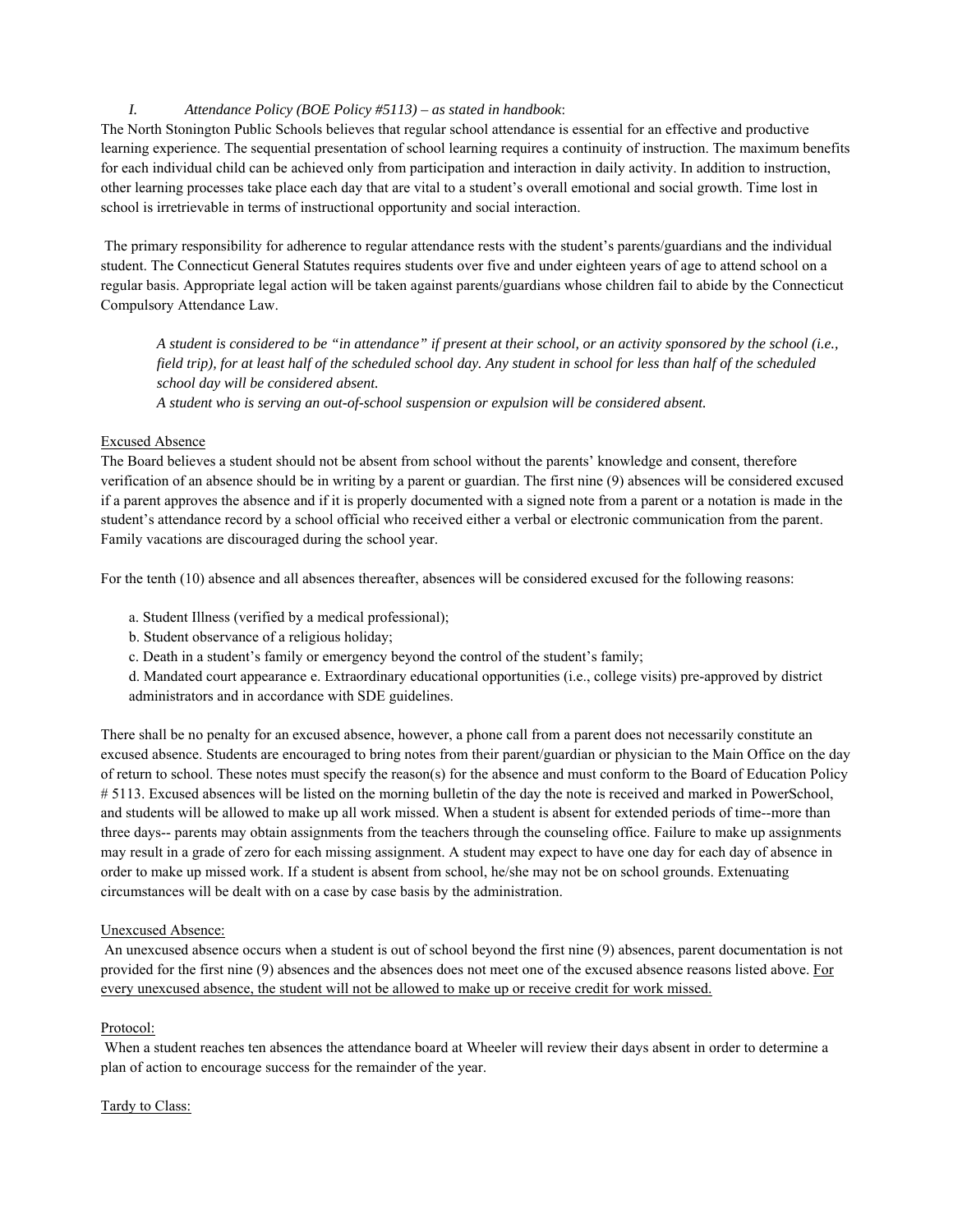If a student is more than fifteen (15) minutes late for class, other than because of a school-sanctioned event, he or she will be considered absent from class.

## Limit on Total Number of Absences (High School Only):

No student will receive course credit for a full year course after having been absent from that course for more than twenty (20) class periods (excused or unexcused) during the school year for reasons other than school sponsored activities (i.e. field trips). The total number of absences will be pro-rated for less than full year courses and for courses which meet other than five times per week.

## *II. Academic Integrity Statement*

The faculty and administration of Wheeler Middle/High School demand high standards of academic performance and academic honesty. Anything less would jeopardize quality education and allow our students to deny themselves needed skills and knowledge. For this reason students who cheat on their assigned work, reports, research papers, quizzes, tests or examination risk prompt and punitive action by both their teacher and the school. Examples of violations may include, but are not limited to:

- Giving or receiving aid on tests and graded assignments
- Unauthorized talking during tests
- Copying regular homework/exercises
- Unapproved discussion of examinations/assignments contents
- Cheating on peer reviews of student work
- Misuse of technology

Documentation of all sources is important to avoid plagiarism, which is the stealing of another's ideas, words, writing, or academic work, and implying that it is original. Both quoting and paraphrasing information from an outside source, including any technology without crediting that source is a form of plagiarism. Students who are found cheating or plagiarizing will be subject to the following guidelines:

### First offense:

- Academic penalty up to and including zero.
- Parent contacted.
- Administration notified (by teachers completing a discipline form).

### Subsequent offenses:

- Academic penalty up to and including zero.
- Parent contacted.
- Disciplinary action by administration which may include office detention or suspension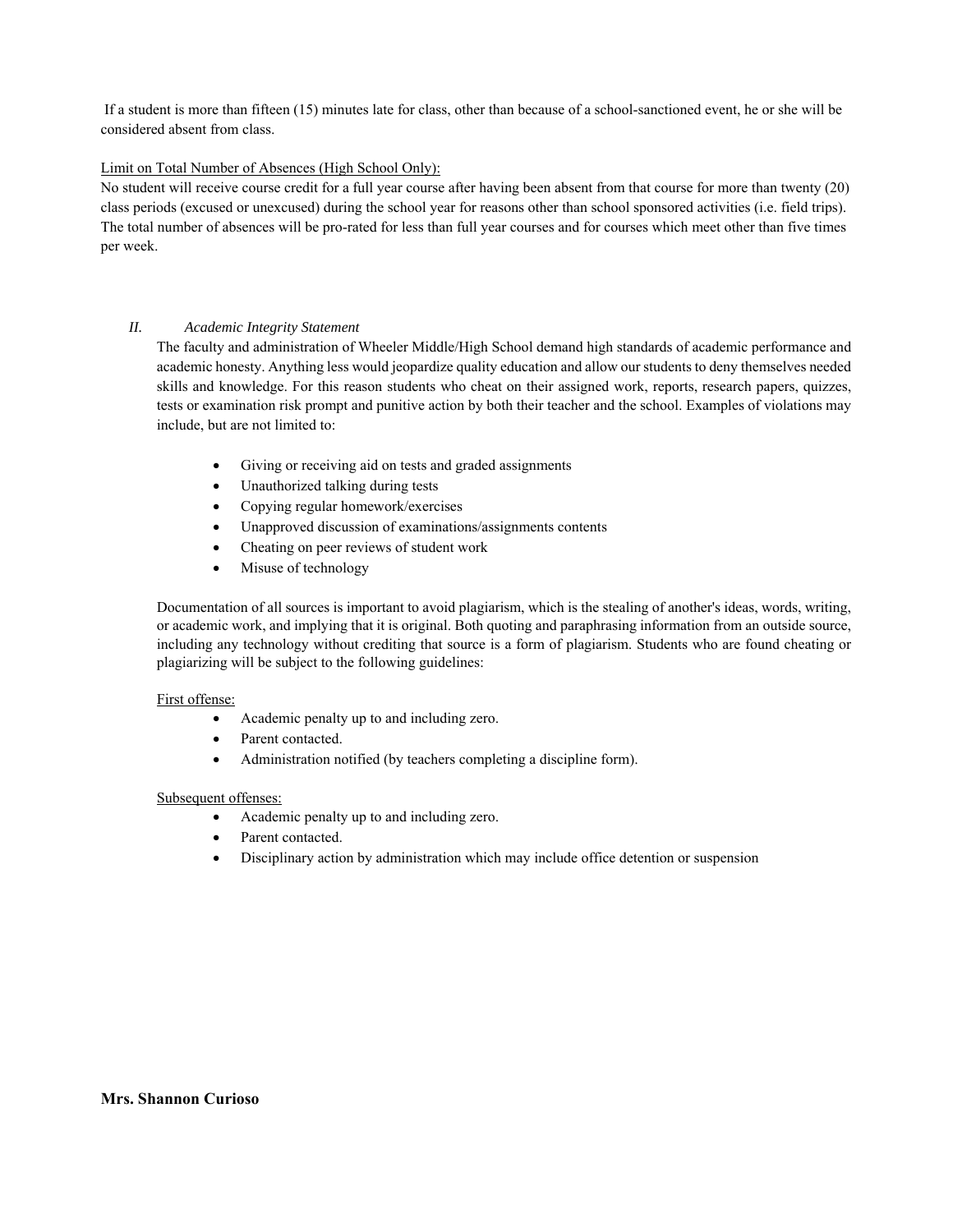## **Wheeler High School**

# **ECE US History since 1877 Pacing Guide, 2019 – 2020**

- $\triangleright$  First day August 28, 2019
- Semester 1 research January 13, 2020
- $\blacktriangleright$  Midterm exam January 22, 2020
- Semester 2 research June 3, 2020
- $\triangleright$  Final exam June 11, 2020

Total "Learning" Days – 128

# **Semester 1 –**

"Learning" Days: 65

Intro Days/Syllabus – 3

- 1. The Trans-Mississippi West 9
- 2. Incorporation of America 8
- 3. Commonwealth and Empire 8
- 4. Urban American and the Progressive Era 10
- 5. World War  $I 10$
- 6. The Twenties 8
- 7. The Great Depression and the New Deal 9

*Research Presentation/Midterm Review* – 4

**Midterm** – January 22, 2020

# **Semester 2 –**

"Learning" Days: 63

- 8. World War II 9
- 9. The Cold War 9
- 10. American at Midcentury 8
- 11. The Civil Rights Movement 9
- 12. War Abroad, War at Home 8
- 13. The Conservative Ascendancy 9

14. Toward a Transnational America – 11

*Research Presentation/Final Review* – 4

**Final:** June 11, 2020

**STUDENTS:**